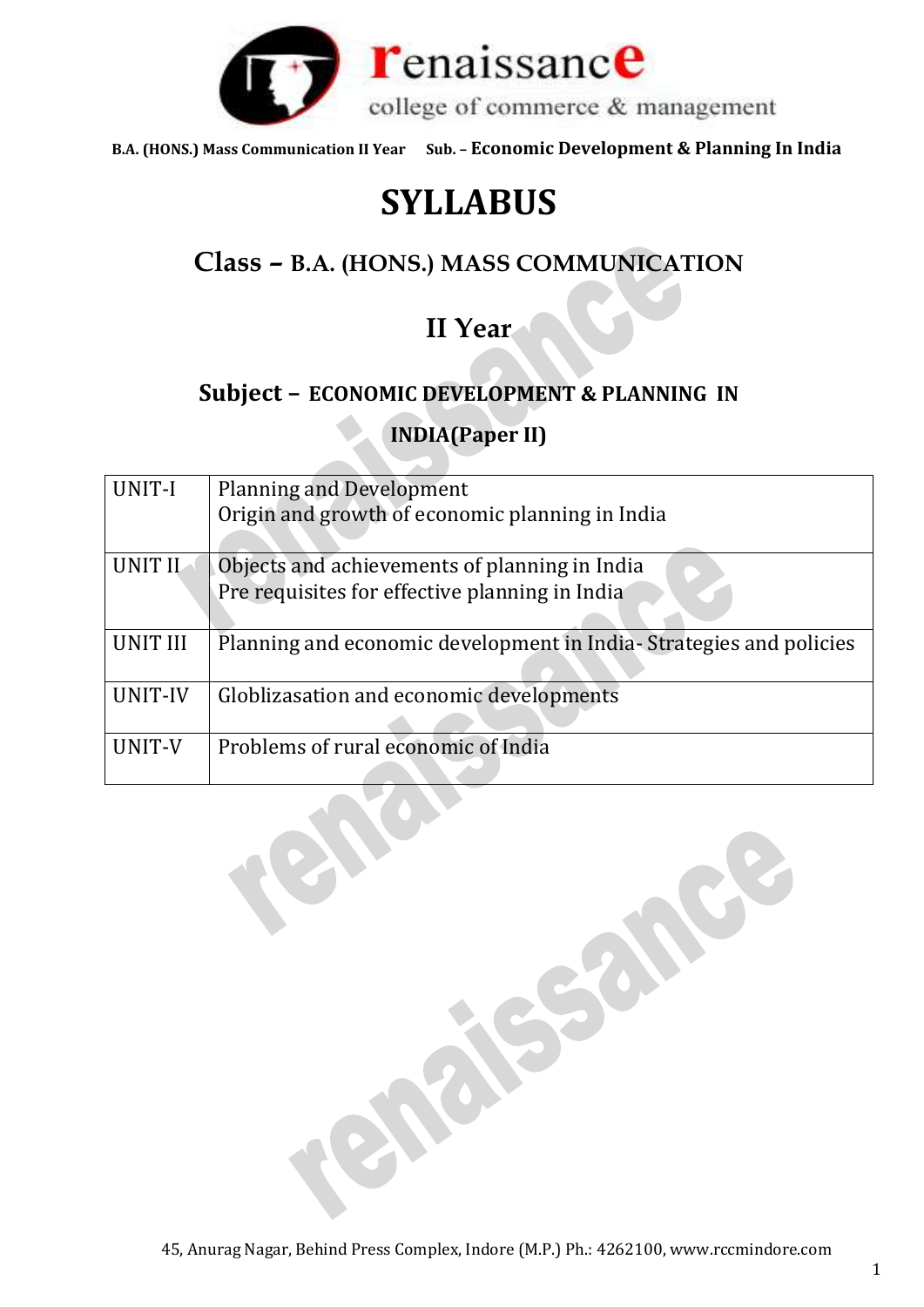

### **UNIT I**

## **PLANNING AND DEVELOPMENT**

**If we have to define economic planning in simple words , then we can define it as branch of planning in which nation decides in advance what to be done for the purpose of stability and development of economy. In 21st century, every country has its own economic plans. Even developed countries are also making economic planning for stability of their country because economic planning is fully related to effective utilization of national resources for the benefits of general people of country.**

National Planning Commission of India- "Planning under a democratic system may be defined as the technical co-ordination, by disinterested experts, of consumption, production , investment, trade and income distribution, in accordance with social objectives set by bodies representative of the nation. Such planning is not only to be considered from the point of view of economics and the raising of the standard of living but mist include cultural and spiritual and the human side of life".

In india now planning commission of India is known as NITI aayog(National institute of transforming India )

## **Origin and growth of economic planning in india**

Indian planning is an open process. Much of the controversy and the debates that accompany the preparation of the plans are public. The initial aggregate calculations and assumptions are either explicitly stated or readily deducible, and the makers of the plans are not only sensitive but responsive to criticism and suggestions from a wide variety of national and international sources. From original formulation through successive modifications to parliamentary presentation, plan making in India has evolved as a responsive democratic political process and the culmination of the same in the final document is an impressive manifestation of the workings of an open society. But by its very nature it also generates many problems from the point of view of mapping an optimal strategy for economic development.

#### **History of Planning in India & Origin of Five Year Plans:**

Though the planned economic development in India began in 1951 with the inception of First Five Year Plan , theoretical efforts had begun much earlier , even prior to the independence. Setting up of National Planning Committee by Indian National Congress in 1938 , The Bombay Plan & Gandhian Plan in 1944, Peoples Plan in 1945 (by post war reconstruction Committee of Indian Trade Union), Sarvodaya Plan in 1950 by Jaiprakash Narayan were steps in this direction.

Five-Year Plans (FYPs) are centralized and integrated national economic programs. Joseph Stalin implemented the first FYP in the Soviet Union in the late 1920s. Most communist states and several capitalist countries subsequently have adopted them. China and India both continue to use FYPs, although China renamed its Eleventh FYP, from 2006 to 2010, a guideline (guihua), rather than a plan (jihua), to signify the central government's more hands-off approach to development. After independence, India launched its First FYP in 1951, under socialist influence of first Prime Minister Jawaharlal Nehru. The process began with setting up of Planning Commission in March 1950 in pursuance of declared objectives of the Government to promote a rapid rise in the standard of living of the people by efficient exploitation of the resources of the country, increasing production and offering opportunities to all for employment in the service of the community. The Planning Commission was charged with the responsibility of making assessment of all resources of the country, augmenting deficient resources, formulating plans for the most effective and balanced utilisation of resources and determining priorities.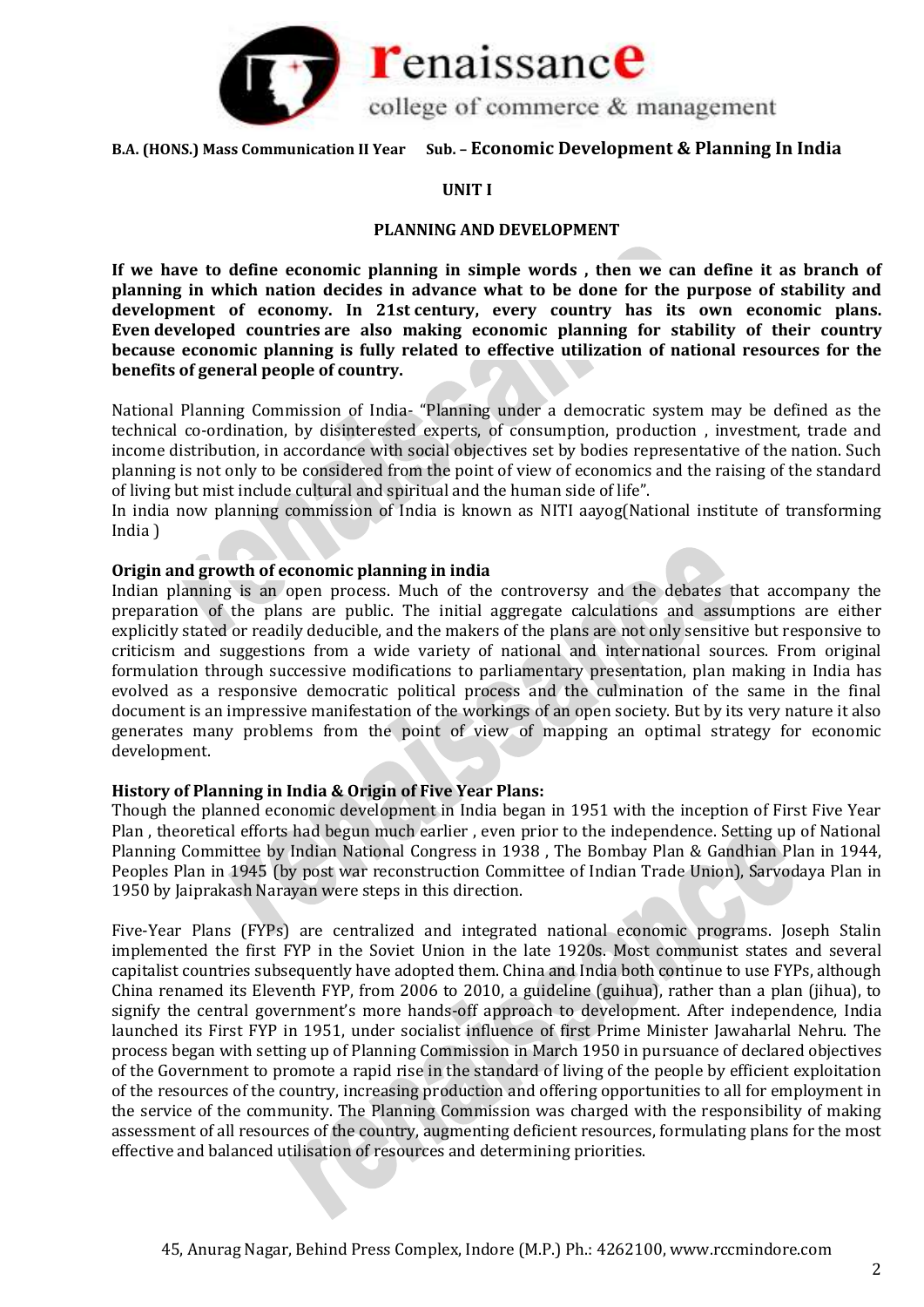

The first Five-year Plan was launched in 1951 and two subsequent five-year plans were formulated till 1965, when there was a break because of the Indo-Pakistan Conflict. Two successive years of drought, devaluation of the currency, a general rise in prices and erosion of resources disrupted the planning process and after three Annual Plans between 1966 and 1969, the fourth Five-year plan was started in 1969. The Eighth Plan could not take off in 1990 due to the fast changing political situation at the Centre and the years 1990-91 and 1991-92 were treated as Annual Plans. The Eighth Plan was finally launched in 1992 after the initiation of structural adjustment policies.

For the first eight Plans the emphasis was on a growing public sector with massive investments in basic and heavy industries, but since the launch of the Ninth Plan in 1997, the emphasis on the public sector has become less pronounced and the current thinking on planning in the country, in general, is that it should increasingly be of an indicative nature.

#### **List of Five year plans of India**

First plan (1951-1956) Second plan (1956-1961) Third plan (1961-1966) Period between 1966 to 1968 (because indo-Pakistani war happened in 1965, so there is no plan in 1966 to 1968 period ) Fourth plan (1969-1974) Fifth plan (1974-1979) Sixth plan (1980-1985) Seventh plan (1985-1989) Period between 1989-91 (because this period is political instability, so there is no plan in this period. ) Eighth plan (1992-1997) Ninth plan (1997-2002) Tenth plan (2002-2007) Eleventh plan (2007-2012)

**Twelfth Five Year Plan (2012-17)** The Twelfth Plan commenced at a time when the global economy was going through a second financial crisis, precipitated by the sovereign debt problems of the Eurozone which erupted in the last year of the Eleventh Plan. The crisis affected all countries including India. Our growth slowed down to 6.2 percent in 2011-12 and the deceleration continued into the first year of the Twelfth Plan, when the economy is estimated to have grown by only 5 percent . The Twelfth Plan therefore emphasizes that our first priority must be to bring the economy back to rapid growth while ensuring that the growth is both inclusive and sustainable. The broad vision and aspirations which the Twelfth Plan seeks to fulfil are reflected in the subtitle: 'Faster, Sustainable, and More Inclusive Growth'. Inclusiveness is to be achieved through poverty reduction, promoting group equality and regional balance, reducing inequality, empowering people etc whereas sustainability includes ensuring environmental sustainability ,development of human capital through improved health, education, skill development, nutrition, information technology etc and development of institutional capabilities , infrastructure like power telecommunication, roads, transport etc ,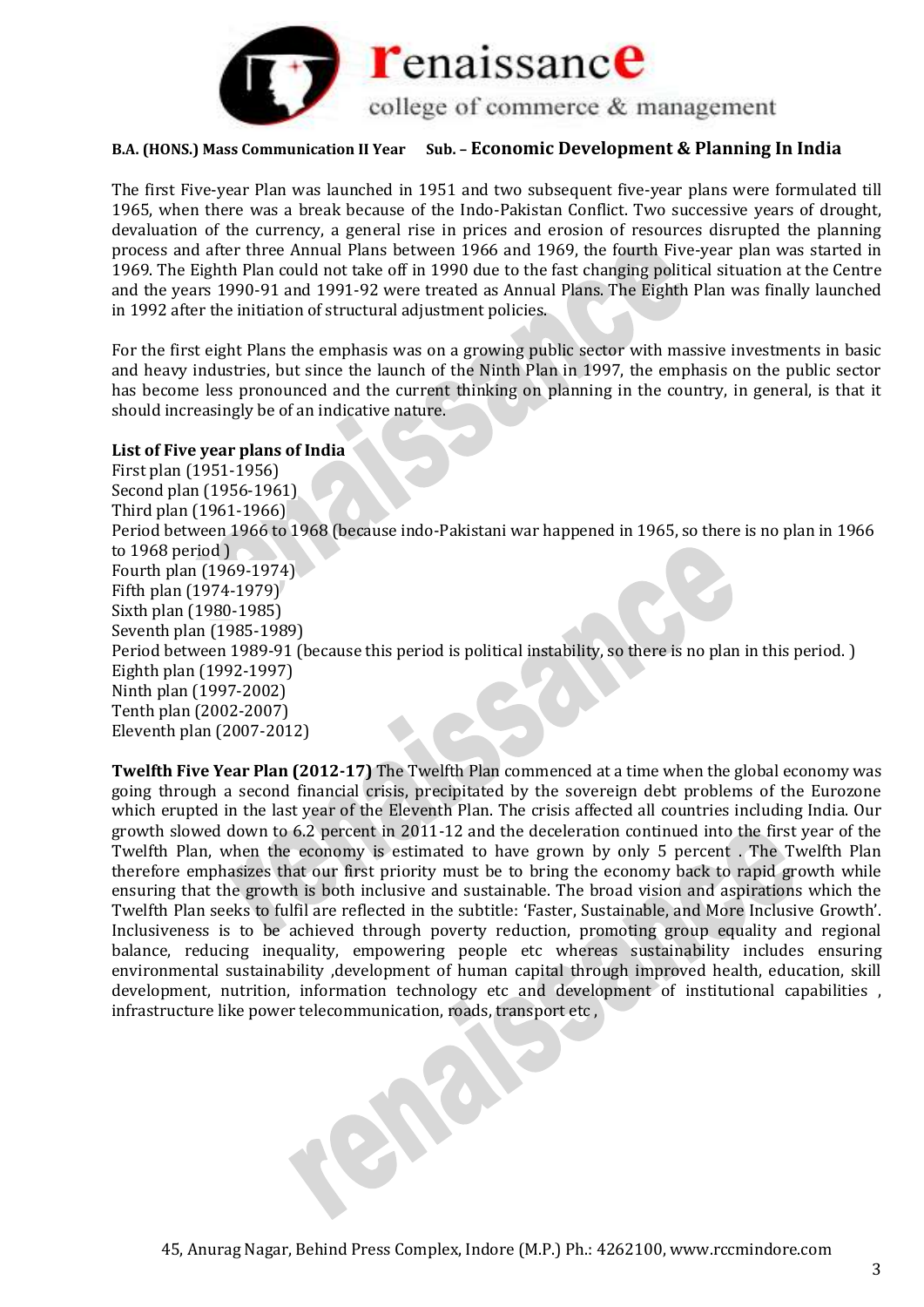

## **UNIT II**

## **Objects of planning in india**

1. **Remove the poverty and inequalities** : The economic vicious circle of poverty arising due to low income, low savings and high propensity to consume, and further lower investment and low capital formation, low productivity, low income and poverty must be broken and it can be done only by planning. Planning is like a shot in the arm which enables a sick person to overcome 77 his sickness. Planning alone can create more jobs and remove the wide spread unemployment and disguised unemployment which is a common feature of underdeveloped countries. It is the sovereign remedy for raising national and per capital income, for reducing inequities in income and wealth, for increasing employment opportunities and for achieving as all round rapid economic development. It is commonly said that the pendulum has swung too wide in favor of planning that is cannot swing back against planning.

2. **Development of Agriculture and Industrial** Sector : Planning alone can transform an agricultural and primary producing economy into a more balanced economy with heavy, medium and light industries. Agriculture and industry stimulate production in each other by creating demand for their products. Development of agriculture is also essential to supply the raw material to the industrial sector. Economic planning held in designing the plans of agricultural and industrial sectors of developing economies.

3. **Development of Infrastructure** : Planning alone can help an underdeveloped economy to build up its infrastructure – irrigation and power, transport and communication and schools and hospitals. The establishment of these social economic overheads is essential for an all-round harmonious and integrated development. The private enterprise is guided by profit motive and is not interested in these items of social gain.

**4.To increase the rate of Economic Development** : One of the principle objective of the planning in underdeveloped countries is to increase the rate of economic development. In the words D.R.Gadgil "Planning for economic development implies external direction or regulation of economic activity by the planning authority which in most cases identify with the government of state." It means planning increases the rate of capital formation by raising the levels of income, saving and investment. It is only a central planning authority which can control banking and other credit institutions when these are under private enterprise they have a tendency to crowd in urban areas. The vast rural areas are completely neglected and thrown to the wolves, the indigenous money-lender. A planned economy can revolutionize the economy by providing financial institutions and by mobilizing savings and investments 78 in the rural areas. Planning alone can remove the imbalance in foreign trade which is generally unfavorable to the underdeveloped countries that are the exporters of primary produce and imports of produced goods.

5**. To improve and Strengthen Market Mechanism** : The rationale for planning arises in such countries to improve and strengthen the market mechanism. The market mechanism works imperfectly in underdeveloped countries because of the ignorance and unfamiliarity with it. A large part of the economy comprises the non-monetized sector. The product, factor, money and capital markets are not organized properly. The market mechanism is required to be perfected in underdeveloped countries through planning.

**6. Balanced Development of the Economy** : In the absence of sufficient enterprise and initiative, the planning authority is the only institution for planning balanced development in the economy. For rapid economic development, underdeveloped countries require the development of the agricultural and industrial sectors, the establishment of social and economic overheads, the expansion of the domestic and foreign trade sectors in a harmonious way. All this requires simultaneous investment in different sectors which is only possible underdevelopment planning .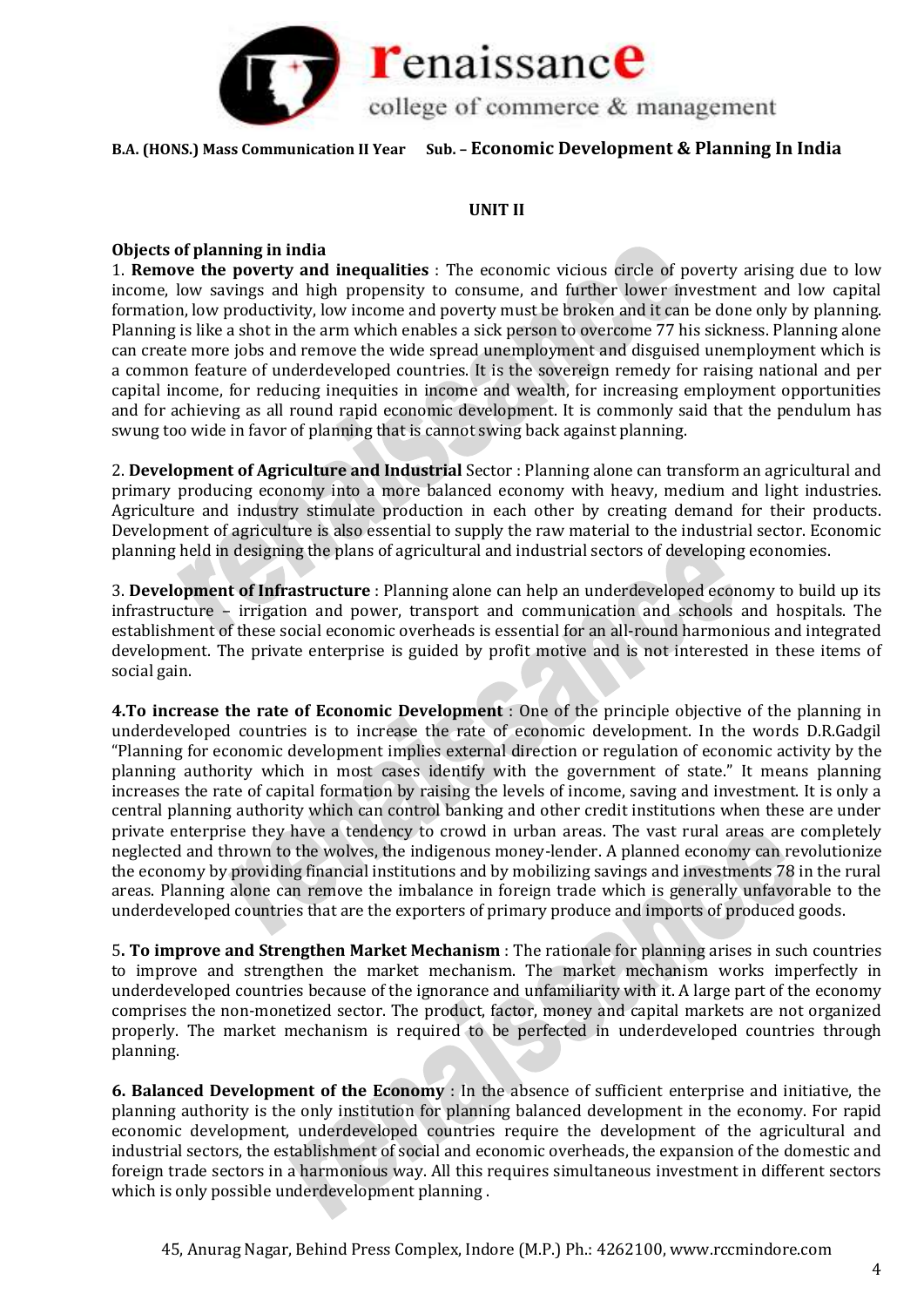

**7. Development of Money and Capital Markets** : The expansion of the domestic and foreign trade requires not only the development of the agricultural and industrial sectors along with social and economic overheads but also the existence of financial institutions. Money and Capital market are underdeveloped countries are primary stage. This factor acts as an obstacle to the growth of industries and trade. The planning authority which can control and regulate the domestic and foreign trade in the best interests of the economy.

#### **Achievements of economic planning**

There is a considerable rise in net domestic product ,savings and investments. India has achieved almost self sufficiency in every sector like goods and services. Self sufficiency in food grain achieved. There is a good diversification in basic infrastructure. Tremendous development in education sector.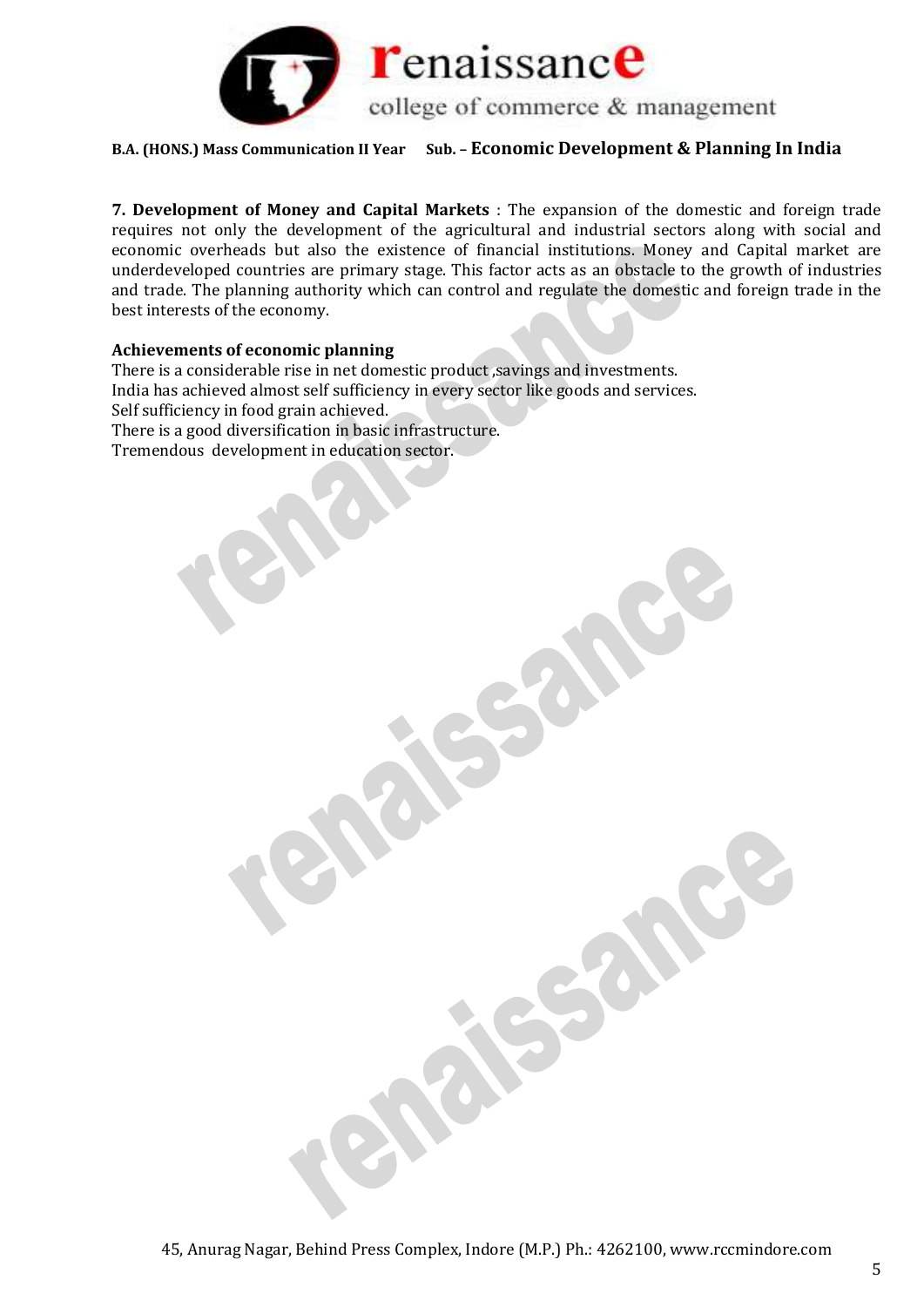

## **UNIT III**

## **Planning and Economic development in India: Strategies and policy**

In order to achieve the long-term and short-term objectives set in the each five year, specific strategies are required. It involves allocation resources across different sectors of the economy in tandem with the specified objectives. It involves selection choices like development of agricultural sector or industrial sector, public sector or private sector involvement, closed economy or open economy model. Indian planning strategies can be split into two phases: pre-1991 phase and post – 1991 phase. Pre 1991 Phase or Pre-reform Phase During pre – 1991 phase (1951 to 1990), India followed the strategy of planning with greater reliance on the public sector along with a regulated private sector. Following strategies are followed during 1951-91 phase: Heavy Reliance on Public Sector Greater reliance was placed on public sector compared to private sector. As private sector was not able to invest in large amount for development of heavy industries, government turned towards public sector for provision of essential and basic needs for the people. At the same time private sector was not willing to provide the services in backward regions of the country. Regulated Expansion of Private Sector Private sector was restricted to few areas of activities. New legislations were created for the restriction for the restriction of private sector. Development of Heavy Industries Government invested heavily in development of Heavy industry like iron industry. Protection of Small Scale Industry Small scale industry was protected by means of establishment of boards for different small scale industries and reserving few areas of production exclusively for the small scale industry. Inward Looking Trade Strategy Domestic industry was protected from competition in the international market. Heavy import duty was imposed to curb competitive imports, while domestic industries were encouraged to produce domestic substitutes of essential imports. Thrust on Savings and Investment Promotion of savings and investment was the undisputed objective of monetary and fiscal policies of the government. Savings are induced through high rate of interest. Tax concessions were to mobilise savings. Restriction on Foreign Capital Several types of restrictions were imposed on foreign direct investment. To control and regulate it, Foreign Exchange Regulation Act (FERA) was enforced. Adherence to Centralized Planning State level plans were aligned in sync with the over all objectives and strategy of growth as specified in Five Year Plans. Post 1991 Phase (Post-reform Phase) Strategy of planning in India witnessed a marked shift in the year 1991. Following are main changes observed under NEP (new economic policy): Fiscal policy and monetary policy have been reoriented to facilitate the free play of market forces. Foreign capital in the form of FDI (Foreign direct investment) and FII (Foreign Institutional Investment) are encouraged. Import restrictions are restricted to the minimum, while export promotion has been accorded a high priority. Competition rather than controls have become the fulcrum of growth process. Direct participation of the government is significantly tempered and confined only to strategic industries such as atomic energy, minerals and railways. Partial convertibility of Indian Rupee. Recently, the concept of Sustainable development is included as main feature of the strategy of planning in India. Sustainable development refers to the development of present generation by taking into consideration of the future generations. Following are some notable reasons for change in economic policy: Mounting Fiscal Deficit and revenue deficit: Fiscal deficit and revenue deficit of the country are increased due to the policies followed before the 1990's governments. Balance of Payments (BoP) Crisis: Heavy dependence on imports resulted in a BoP crisis. Gulf Crisis: On account of Iraq war in 1990-91, prices of petrol started increasing. Remittances from gulf countries are also stopped. Fall in Foreign Exchange Reserves: In 1990-91, India's foreign exchange reserves lowered to such a level that these were not enough even to pay for an import bill of 10 days. Rise in Prices: In India prices happened to rise rapidly. Expansion in money supply was the principal cause of inflationary pressures. In turn, this was related to deficit financing. Country has experienced the situation of stagflation. Dismal Performance of Public Sector Undertakings (PSUs):Public sector undertakings were showed dismal performance. On account of all these factors, the government shifted to New Economic Policy. Three Principal Components of New Economic Policy Liberalisation, Privatisation and Globalisation are the three principal components of New Economic Policy. Liberalisation of the economy means freedom of the economy from restrictions of the Government. Liberalisation was expected to break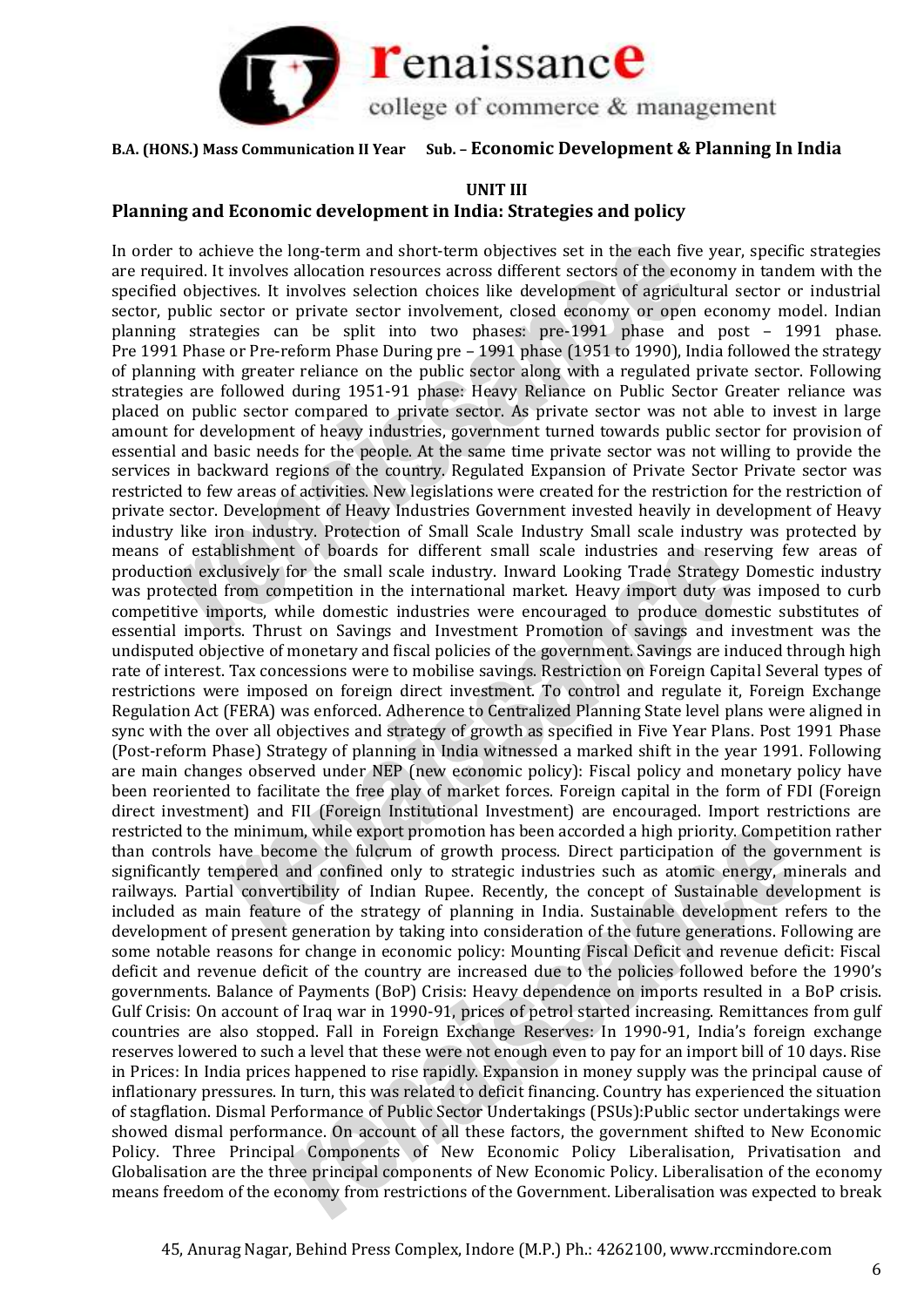

the deadlock of low investment by exposing the economy to the forces of supply and demand. Privatisation refers to allowing private sector to enter in those areas of production which were previously reserved for the public sector. Also, existing public enterprises are either wholly or partially sold to private sector. It was considered to be the fittest option to stave off problems of public sector enterprises. Globalisation means integrating domestic economy with rest of the world under conditions of free flow of trade and factors of production across borders. Globalization results in flow of capital and technology from developed countries into the India economy.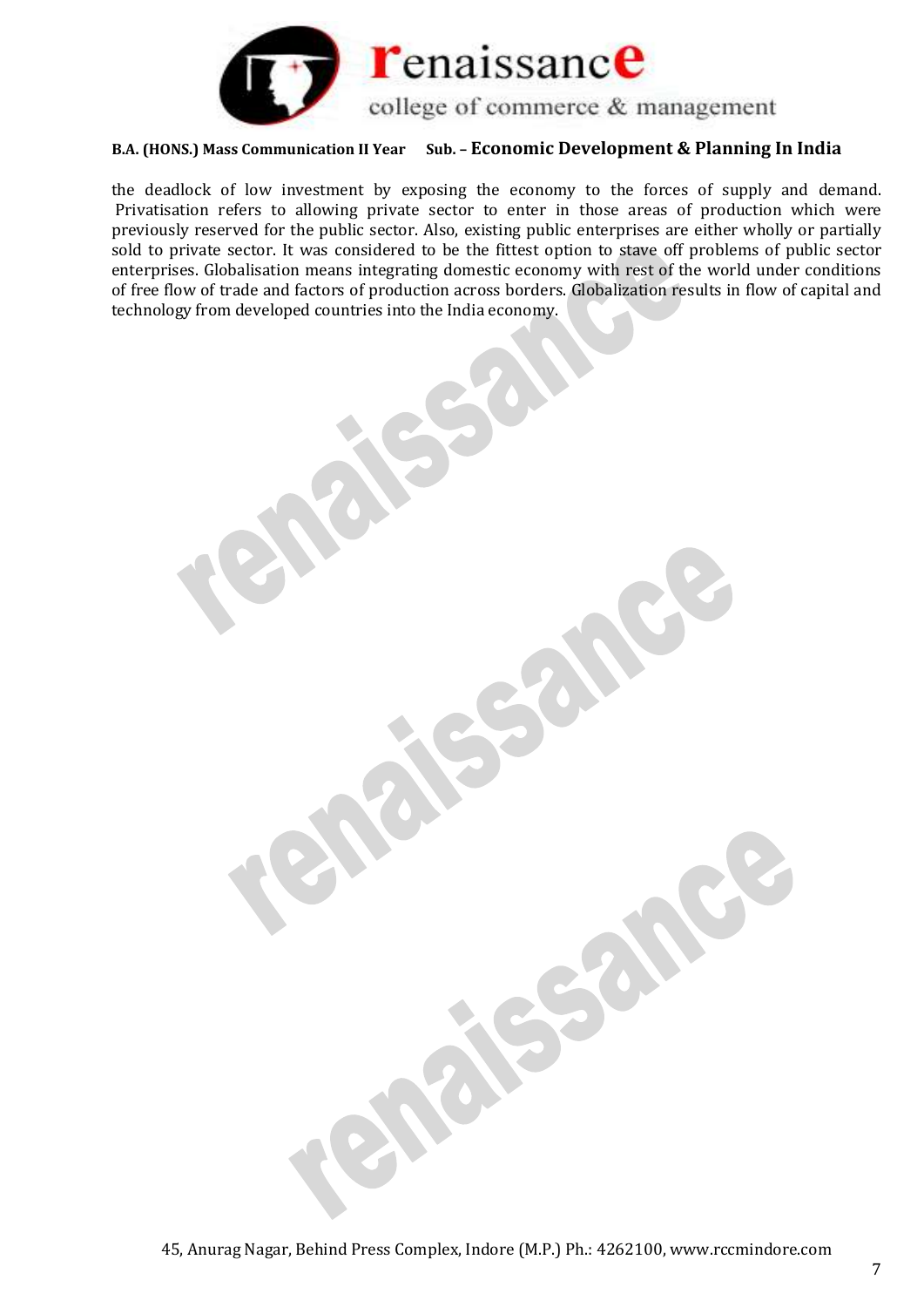

### **UNIT IV**

### **Globalization and economic development**

What is Globalization?

The term 'globalization' means integration of economies and societies through cross country flows of information, ideas, technologies, goods, services, capital, finance and people. Cross border integration can have several dimensions – cultural, social, political and economic. In fact, some people fear cultural and social integration even more than economic integration. The fear of "cultural hegemony" haunts many. Limiting ourselves to economic integration, one can see this happen through the three channels of (a) trade in goods and services, (b) movement of capital and (c) flow of finance. Besides, there is also the channel through movement of people.



Globalization had its impact on various sectors including Agricultural, Industrial, Financial, Health sector and many others. It was only after the LPG policy i.e. Liberalization, Privatization and Globalization launched by the then Finance Minister Man Mohan Singh that India saw its development in various sectors.

## **Advent of New Economic Policy –**

After suffering a huge financial and economic crisis Dr. Man Mohan Singh brought a new policy which is known as Liberalization, Privatization and Globalization Policy (LPG Policy) also known as New Economic Policy,1991 as it was a measure to come out of the crisis that was going on at that time. The following measures were taken to liberalize and globalize the economy:

1. Devaluation: To solve the balance of payment problem Indian currency were devaluated by 18 to 19%. 2. Disinvestment: To make the LPG model smooth many of the public sectors were sold to the private sector.

3. Allowing Foreign Direct Investment (FDI): FDI was allowed in a wide range of sectors such as Insurance (26%), defense industries (26%) etc.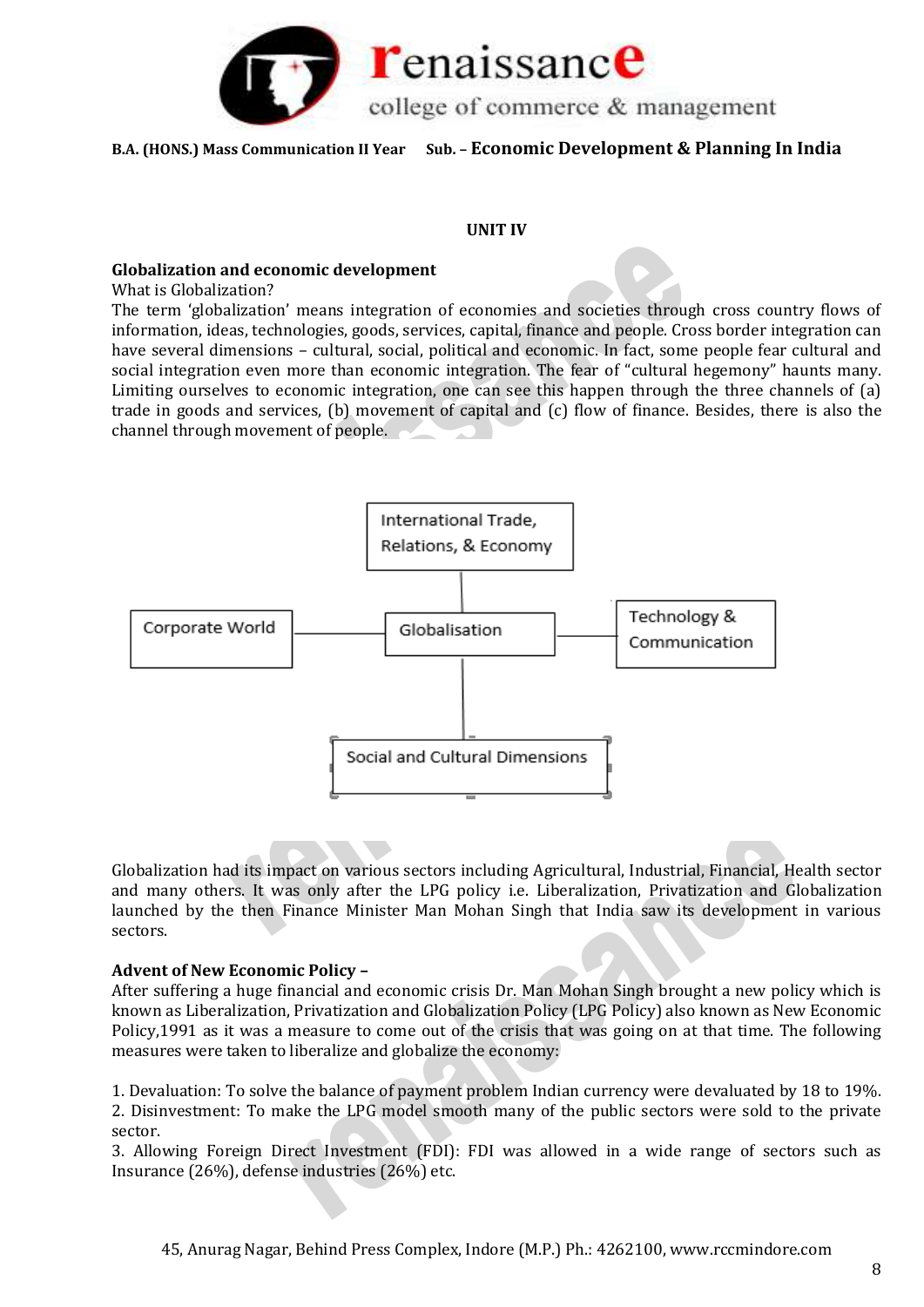

4. NRI Scheme: The facilities which were available to foreign investors were also given to NRI's.

The New Economic Policy (NEP-1991) introduced changes in the areas of trade policies, monetary & financial policies, fiscal & budgetary policies, and pricing & institutional reforms. The salient features of NEP-1991 are (i) liberalization (internal and external), (ii) extending privatization, (iii) redirecting scarce Public Sector Resources to Areas where the private sector is unlikely to enter, (iv) globalization of economy, and (v) market friendly state.

## **Consequences of Globalization:**

The implications of globalisation for a national economy are many. Globalisation has intensified interdependence and competition between economies in the world market. This is reflected in Interdependence in regard to trading in goods and services and in movement of capital. As a result domestic economic developments are not determined entirely by domestic policies and market conditions. Rather, they are influenced by both domestic and international policies and economic conditions. It is thus clear that a globalising economy, while formulating and evaluating its domestic policy cannot afford to ignore the possible actions and reactions of policies and developments in the rest of the world. This constrained the policy option available to the government which implies loss of policy autonomy to some extent, in decision-making at the national level.

Now for Further analysis we take up Impact of Globalization on various sector of Indian Economy.

## **Impact of Globalization on Agricultural Sector:**

Agricultural Sector is the mainstay of the rural Indian economy around which socio-economic privileges and deprivations revolve and any change in its structure is likely to have a corresponding impact on the existing pattern of Social equity. The liberalization of India's economy was adopted by India in 1991. Facing a severe economic crisis, India approached the IMF for a loan, and the IMF granted what is called a 'structural adjustment' loan, which is a loan with certain conditions attached which relate to a structural change in the economy. Essentially, the reforms sought to gradually phase out government control of the market (liberalization), privatize public sector organizations (privatization), and reduce export subsidies and import barriers to enable free trade (globalization). Globalization has helped in:

- Raising living standards,
- Alleviating poverty,
- Assuring food security,
- Generating buoyant market for expansion of industry and services, and
- Making substantial contribution to the national economic growth.

#### **Impact of Globalization on Industrial Sector:**

Effects of Globalization on Indian Industry started when the government opened the country's markets to foreign investments in the early 1990s. Globalization of the Indian Industry took place in its various sectors such as steel, pharmaceutical, petroleum, chemical, textile, cement, retail, and BPO.

Globalization means the dismantling of trade barriers between nations and the integration of the nations economies through financial flow, trade in goods and services, and corporate investments between nations. Globalization has increased across the world in recent years due to the fast progress that has been made in the field of technology especially in communications and transport. The government of India made changes in its economic policy in 1991 by which it allowed direct foreign investments in the country. The benefits of the effects of globalization in the Indian Industry are that many foreign companies set up industries in India, especially in the pharmaceutical, BPO, petroleum, manufacturing, and chemical sectors and this helped to provide employment to many people in the country. This helped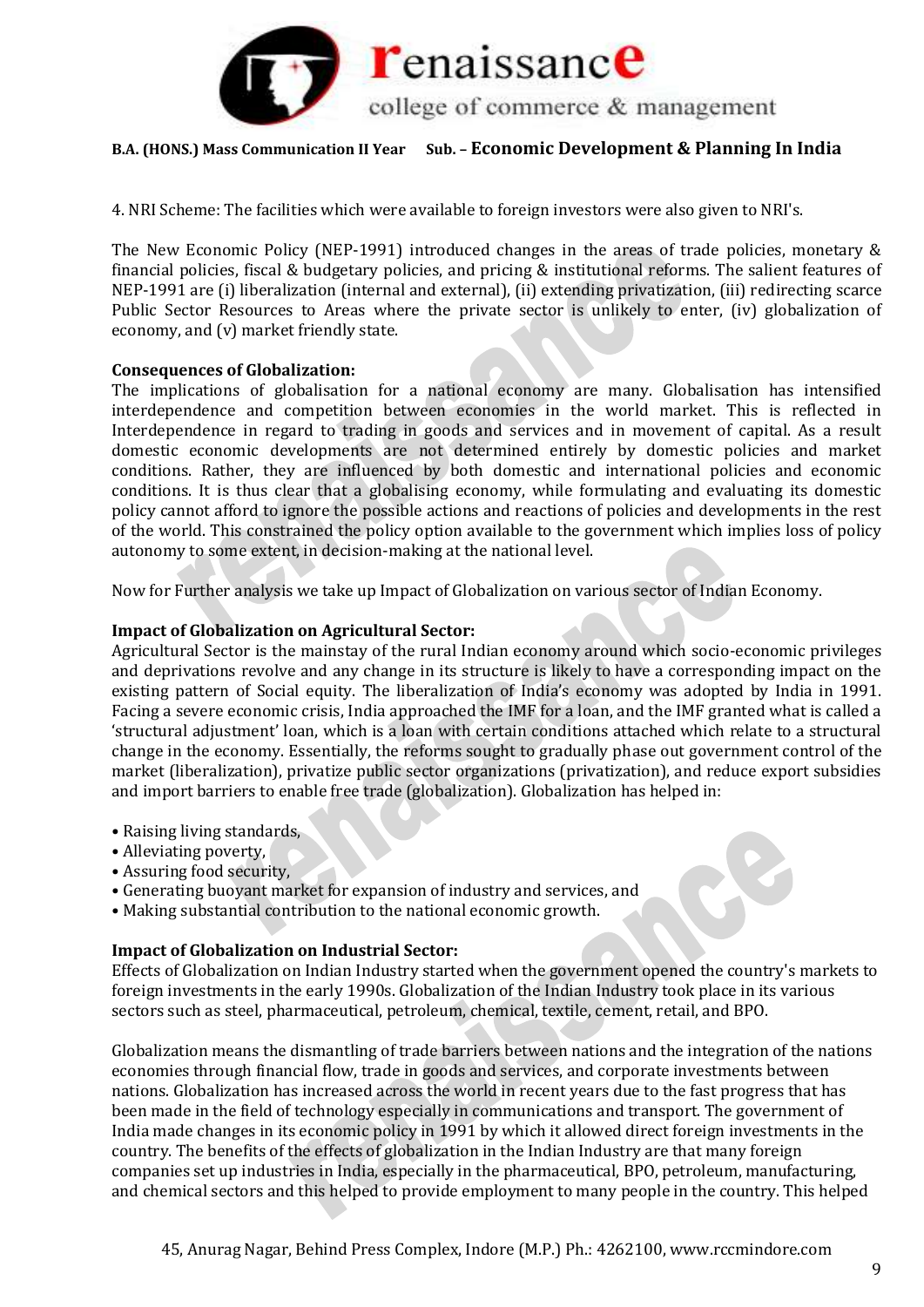

reduce the level of unemployment and poverty in the country. Also the benefit of the Effects of Globalization on Indian Industry are that the foreign companies brought in highly advanced technology with them and this helped to make the Indian Industry more technologically advanced.

The negative Effects of Globalization on Indian Industry are that with the coming of technology the number of labor required decreased and this resulted in many people being removed from their jobs. This happened mainly in the pharmaceutical, chemical, manufacturing, and cement industries.

## **Impact on Financial Sector:**

Reforms of the financial sector constitute the most important component of India's programme towards economic liberalization. The recent economic liberalization measures have opened the door to foreign competitors to enter into our domestic market. Innovation has become a must for survival. Financial intermediaries have come out of their traditional approach and they are ready to assume more credit risks. As a consequence, many innovations have taken place in the global financial sectors which have its own impact on the domestic sector also. The emergences of various financial institutions and regulatory bodies have transformed the financial services sector from being a conservative industry to a very dynamic one. In this process this sector is facing a number of challenges. In this changed context, the financial services industry in India has to play a very positive and dynamic role in the years to come by offering many innovative products to suit the varied requirements of the millions of prospective investors spread throughout the country. Reforms of the financial sector constitute the most important component of India's programme towards economic liberalization.

## **Impact on Export and Import:**

India's Export and Import in the year 2001-02 was to the extent of 32,572 and 38,362 million respectively. Many Indian companies have started becoming respectable players in the International scene. Marine products in recent years have emerged as the single largest contributor to the total agricultural export from the country accounting for over one fifth of the total agricultural exports. Cereals (mostly basmati rice and non-basmati rice), oil seeds, tea and coffee are the other prominent products each of which accounts fro nearly 5 to 10% of the countries total agricultural exports.